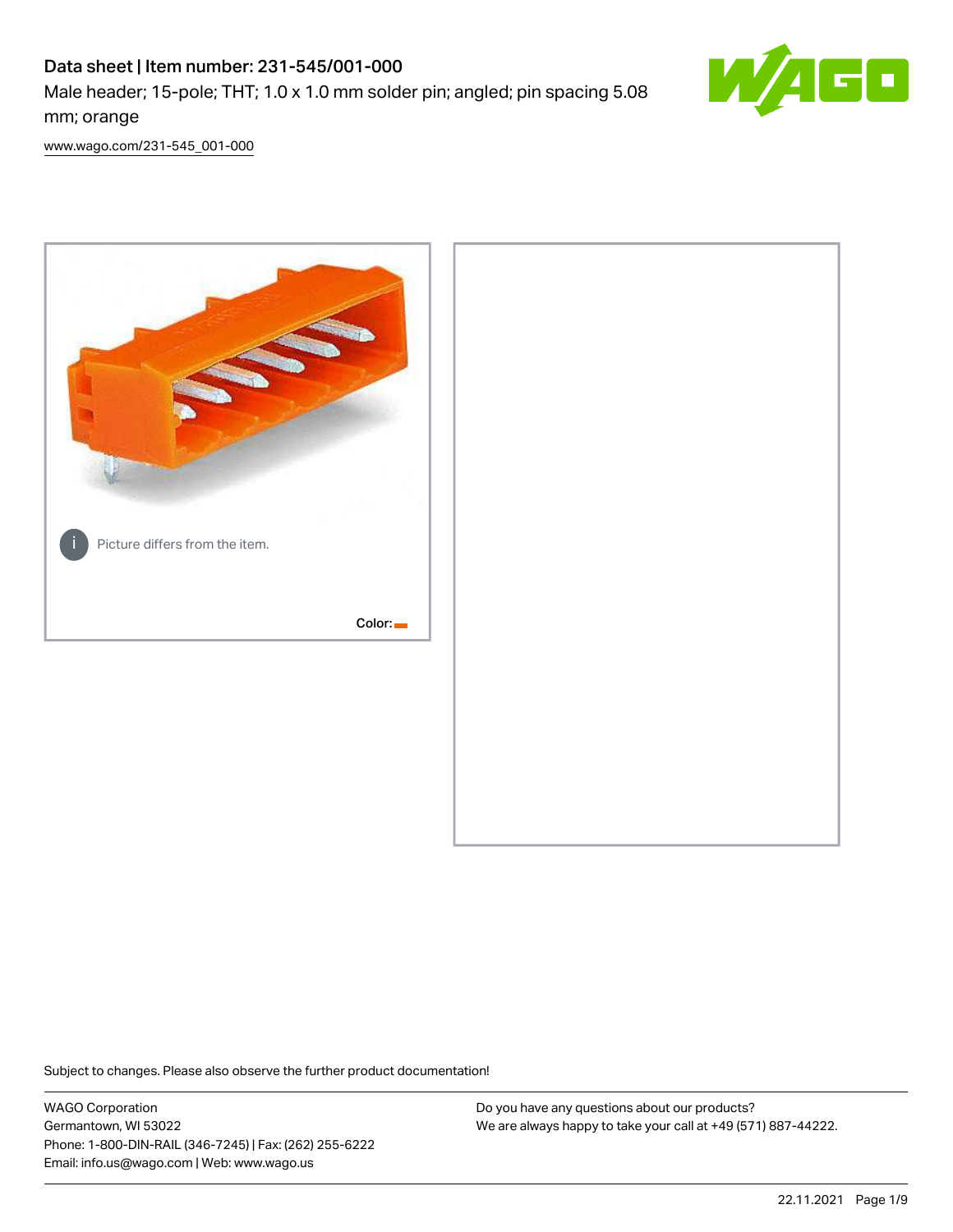



```
L = (pole no. -1) x pin spacing +8.2 mm
```
 $L_1 = L + 5$  mm

```
L_2 = L_1 + 7.4 mm
```
### Item description

- Horizontal or vertical PCB mounting via straight or angled solder pins  $\blacksquare$
- $\blacksquare$ Pin cross-section: 1 x 1 mm
- $\blacksquare$ With coding fingers

Subject to changes. Please also observe the further product documentation! Data

WAGO Corporation Germantown, WI 53022 Phone: 1-800-DIN-RAIL (346-7245) | Fax: (262) 255-6222 Email: info.us@wago.com | Web: www.wago.us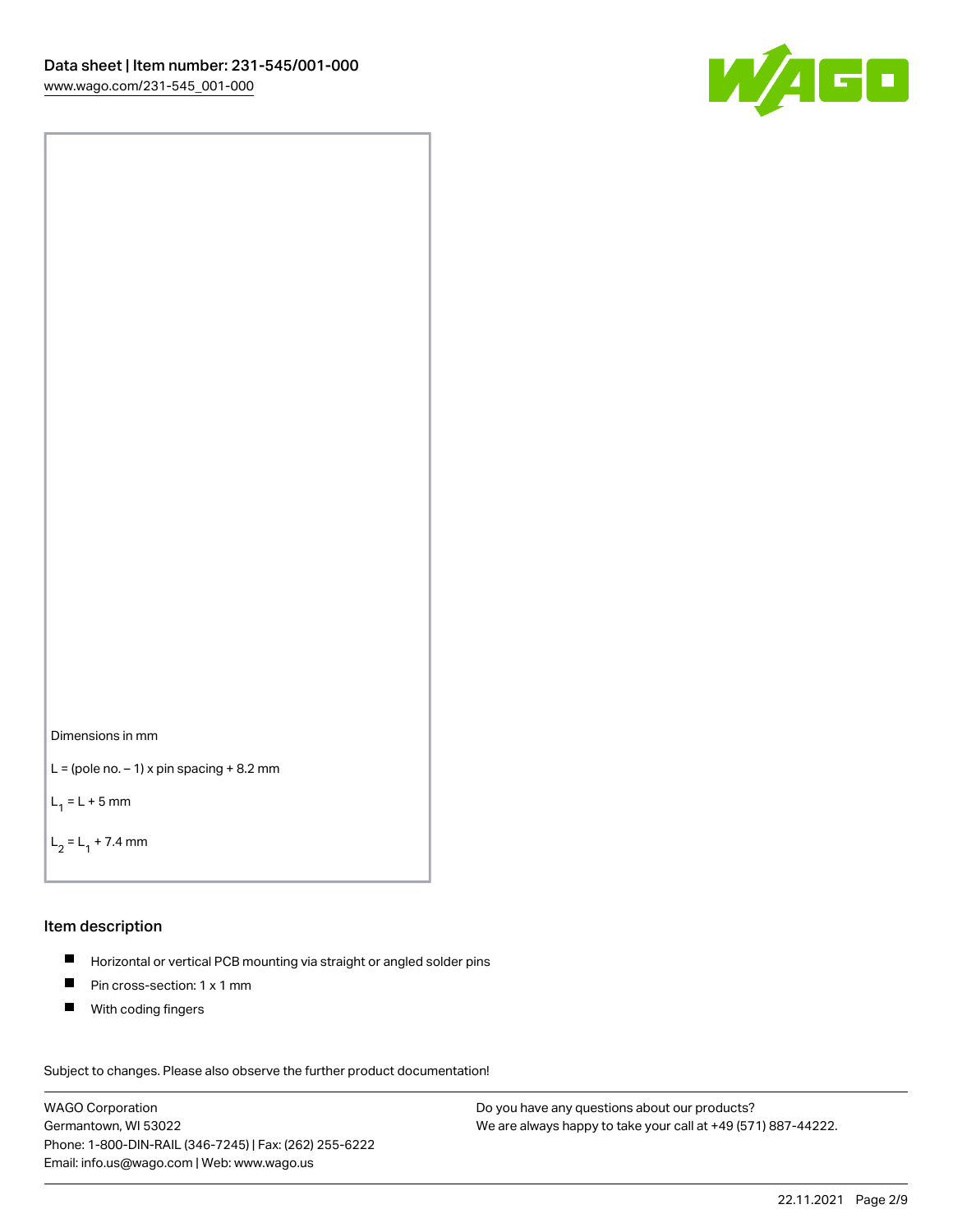

## Data Notes

| Safety information 1 | The <i>MCS – MULTI CONNECTION SYSTEM</i> includes connectors<br>without breaking capacity in accordance with DIN EN 61984. When<br>used as intended, these connectors must not be connected<br>/disconnected when live or under load. The circuit design should<br>ensure header pins, which can be touched, are not live when<br>unmated. |
|----------------------|--------------------------------------------------------------------------------------------------------------------------------------------------------------------------------------------------------------------------------------------------------------------------------------------------------------------------------------------|
| Variants:            | Other pole numbers<br>3.8 mm pin projection for male headers with straight solder pins<br>Gold-plated or partially gold-plated contact surfaces<br>Other versions (or variants) can be requested from WAGO Sales or<br>configured at https://configurator.wago.com/                                                                        |

# Electrical data

# IEC Approvals

| Ratings per                 | IEC/EN 60664-1                                                        |
|-----------------------------|-----------------------------------------------------------------------|
| Rated voltage (III / 3)     | 320 V                                                                 |
| Rated surge voltage (III/3) | 4 <sub>k</sub> V                                                      |
| Rated voltage (III/2)       | 320 V                                                                 |
| Rated surge voltage (III/2) | 4 <sub>k</sub> V                                                      |
| Nominal voltage (II/2)      | 630 V                                                                 |
| Rated surge voltage (II/2)  | 4 <sub>k</sub> V                                                      |
| Rated current               | 12A                                                                   |
| Legend (ratings)            | $(III / 2)$ $\triangle$ Overvoltage category III / Pollution degree 2 |

# UL Approvals

| Approvals per                  | UL 1059 |
|--------------------------------|---------|
| Rated voltage UL (Use Group B) | 300 V   |
| Rated current UL (Use Group B) | 10 A    |
| Rated voltage UL (Use Group D) | 300 V   |
| Rated current UL (Use Group D) | 10 A    |

## Ratings per UL

| Rated voltage UL 1977 | 600 V |
|-----------------------|-------|
| Rated current UL 1977 |       |

| <b>WAGO Corporation</b>                                | Do you have any questions about our products?                 |
|--------------------------------------------------------|---------------------------------------------------------------|
| Germantown, WI 53022                                   | We are always happy to take your call at +49 (571) 887-44222. |
| Phone: 1-800-DIN-RAIL (346-7245)   Fax: (262) 255-6222 |                                                               |
| Email: info.us@wago.com   Web: www.wago.us             |                                                               |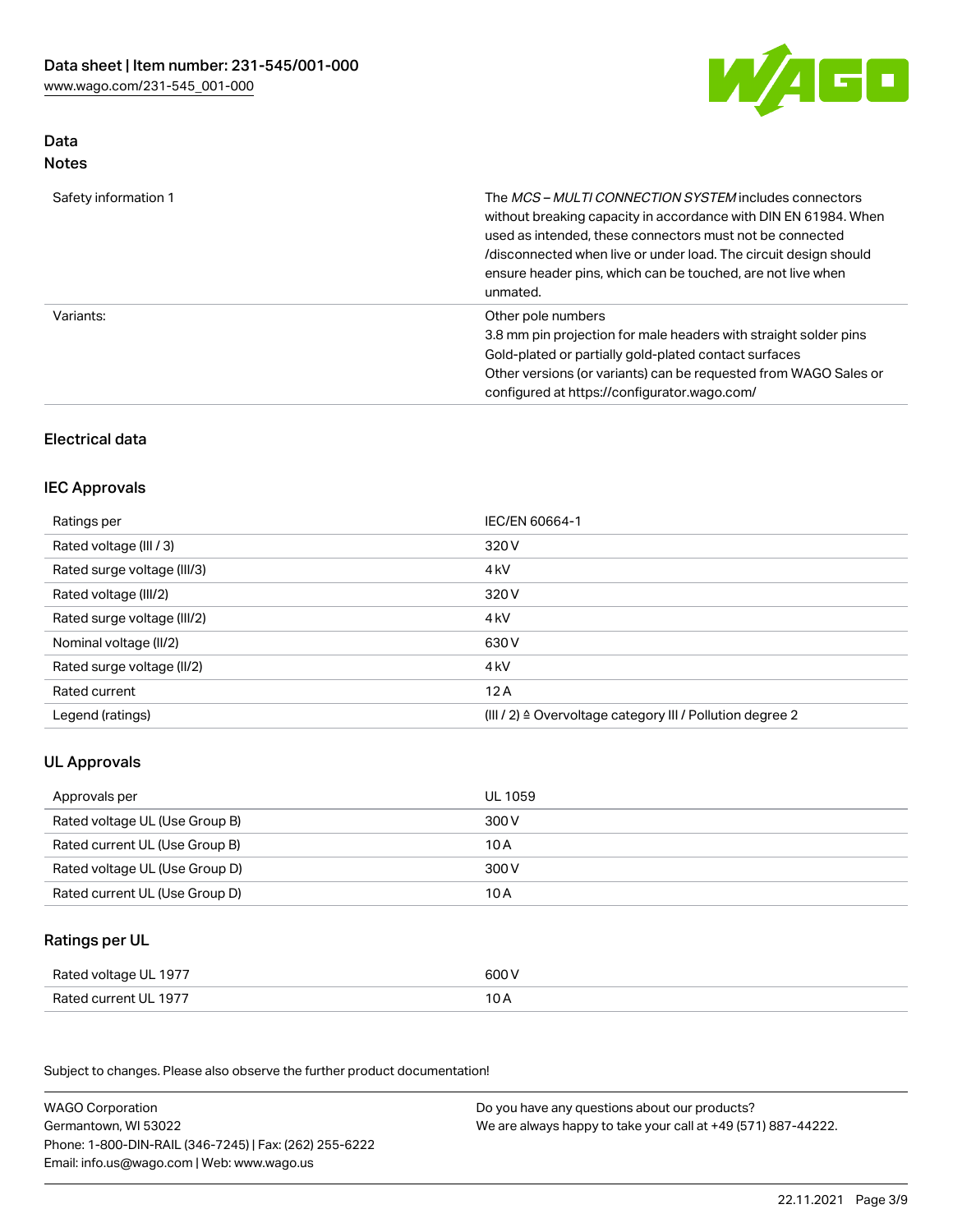

# CSA Approvals

| Approvals per                   | CSA   |
|---------------------------------|-------|
| Rated voltage CSA (Use Group B) | 300 V |
| Rated current CSA (Use Group B) | 10 A  |
| Rated voltage CSA (Use Group D) | 300 V |
| Rated current CSA (Use Group D) | 10 A  |

# Connection data

| Total number of potentials | כ ו |
|----------------------------|-----|
| Number of connection types |     |
| Number of levels           |     |

#### Connection 1

# Physical data

| Pin spacing                          | 5.08 mm / 0.2 inch    |
|--------------------------------------|-----------------------|
| Width                                | 79.32 mm / 3.123 inch |
| Height                               | 12.2 mm / 0.48 inch   |
| Height from the surface              | 8.4 mm / 0.331 inch   |
| Depth                                | 12 mm / 0.472 inch    |
| Solder pin length                    | 3.8 <sub>mm</sub>     |
| Solder pin dimensions                | $1 \times 1$ mm       |
| Drilled hole diameter with tolerance | $1.4$ $(+0.1)$ mm     |

# Plug-in connection

| Contact type (pluggable connector) | Male connector/plug |
|------------------------------------|---------------------|
| Connector (connection type)        | for PCB             |
| Mismating protection               | No                  |
| Mating direction to the PCB        | 0°                  |
| Locking of plug-in connection      | Without             |

## PCB contact

| PCB Contact            | тнт                                      |
|------------------------|------------------------------------------|
| Solder pin arrangement | over the entire male connector (in-line) |

| <b>WAGO Corporation</b>                                | Do you have any questions about our products?                 |
|--------------------------------------------------------|---------------------------------------------------------------|
| Germantown, WI 53022                                   | We are always happy to take your call at +49 (571) 887-44222. |
| Phone: 1-800-DIN-RAIL (346-7245)   Fax: (262) 255-6222 |                                                               |
| Email: info.us@wago.com   Web: www.wago.us             |                                                               |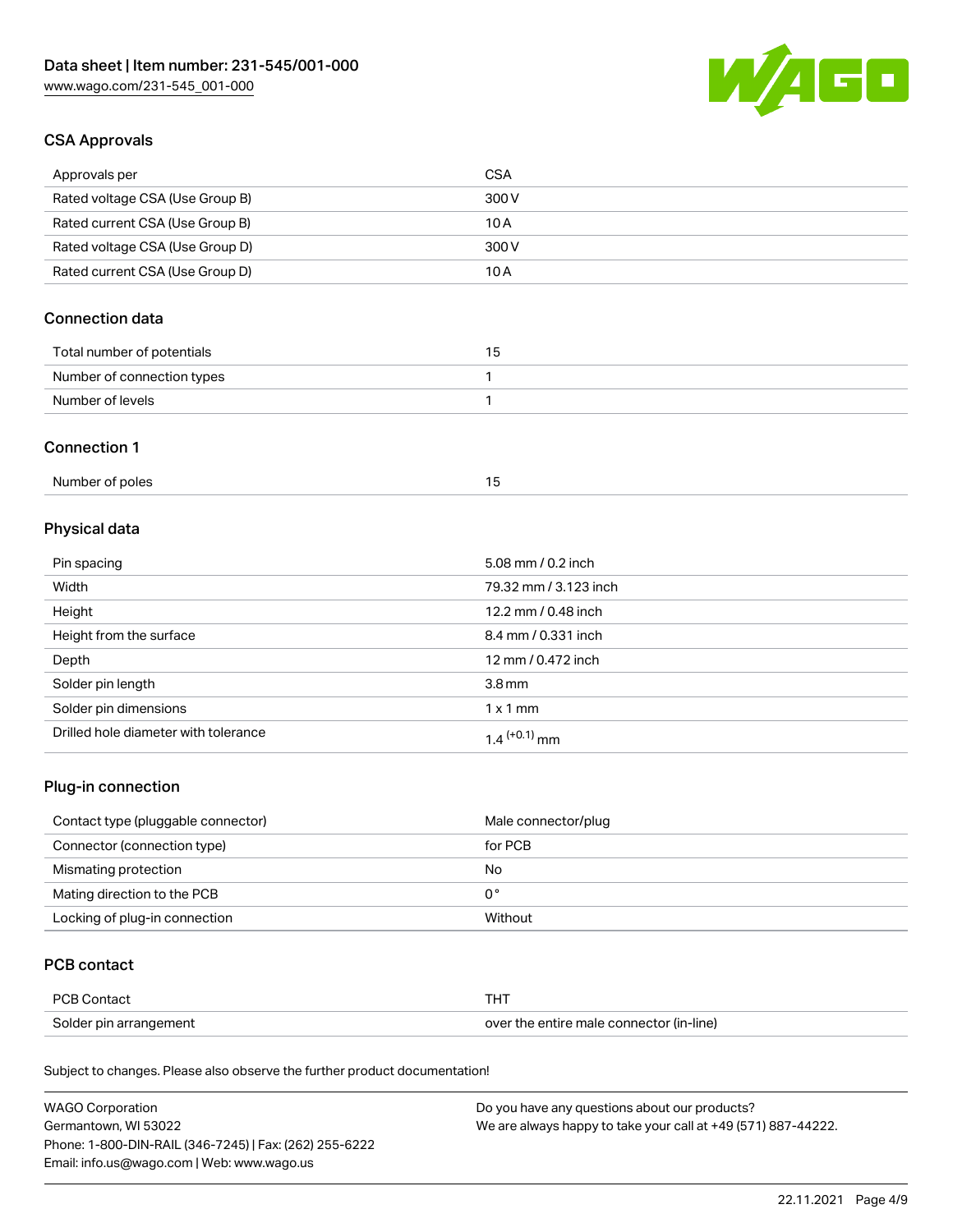

Number of solder pins per potential 1

#### Material data

| Color                       | orange                                 |
|-----------------------------|----------------------------------------|
| Material group              |                                        |
| Insulation material         | Polyamide (PA66)                       |
| Flammability class per UL94 | V <sub>0</sub>                         |
| Contact material            | Electrolytic copper (E <sub>Cu</sub> ) |
| Contact plating             | tin-plated                             |
| Fire load                   | 0.084 MJ                               |
| Weight                      | 4.7 <sub>g</sub>                       |

## Environmental requirements

Limit temperature range  $-60... +100$  °C

## Commercial data

| Product Group         | 3 (Multi Conn. System) |
|-----------------------|------------------------|
| PU (SPU)              | 50 Stück               |
| Packaging type        | box                    |
| Country of origin     | PL                     |
| <b>GTIN</b>           | 4044918867399          |
| Customs tariff number | 8536694040             |

## Approvals / Certificates

#### Country specific Approvals

| Logo               | Approval                                            | <b>Additional Approval Text</b> | Certificate<br>name |
|--------------------|-----------------------------------------------------|---------------------------------|---------------------|
|                    | <b>CB</b><br><b>DEKRA Certification B.V.</b>        | IEC 61984                       | NL-39756            |
|                    | <b>CSA</b><br>DEKRA Certification B.V.              | C <sub>22.2</sub>               | 1466354             |
| EMA<br><b>NEUR</b> | <b>KEMA/KEUR</b><br><b>DEKRA Certification B.V.</b> | EN 61984                        | 2190761.01          |

| WAGO Corporation                                       | Do you have any questions about our products?                 |
|--------------------------------------------------------|---------------------------------------------------------------|
| Germantown, WI 53022                                   | We are always happy to take your call at +49 (571) 887-44222. |
| Phone: 1-800-DIN-RAIL (346-7245)   Fax: (262) 255-6222 |                                                               |
| Email: info.us@wago.com   Web: www.wago.us             |                                                               |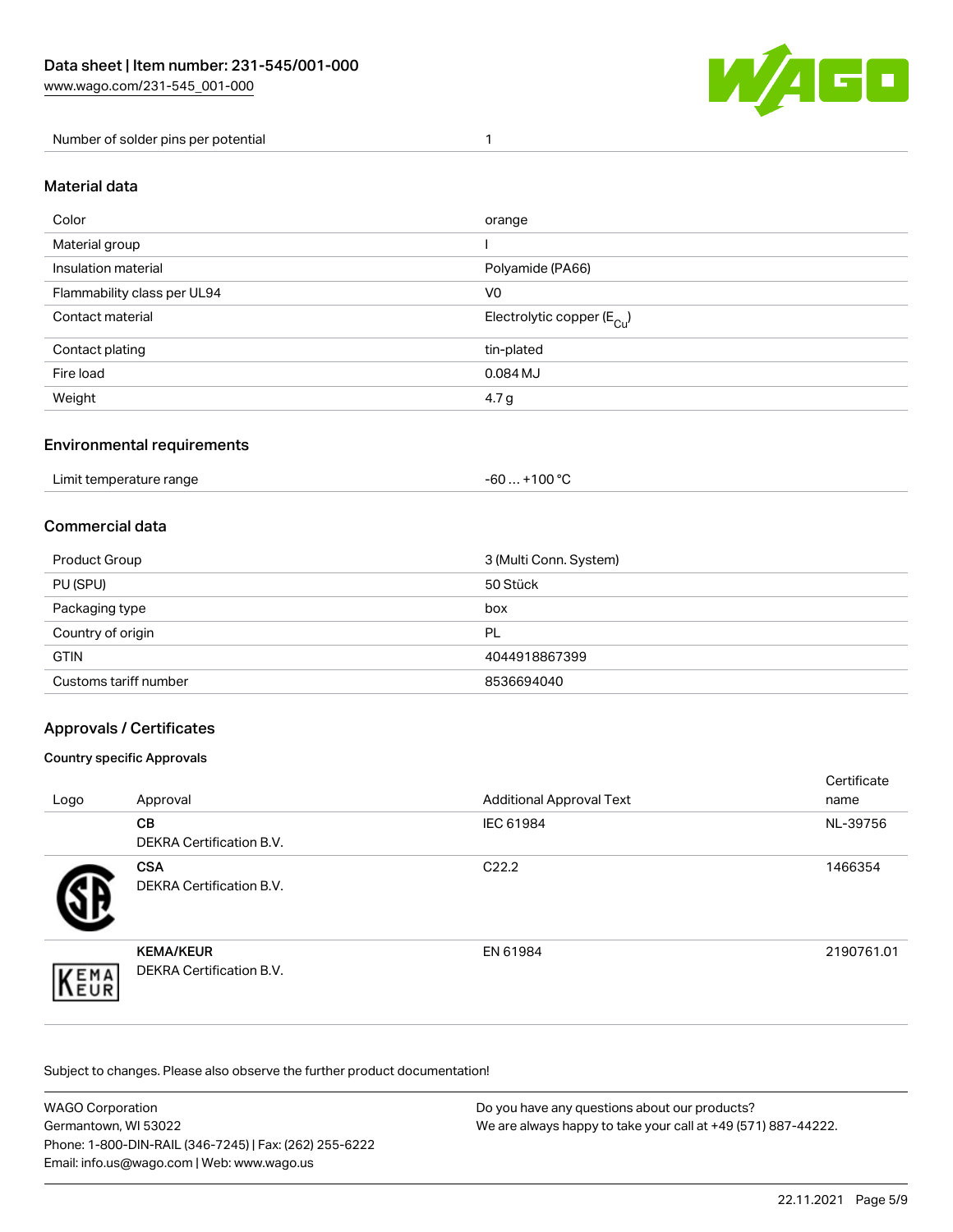

#### Ship Approvals

| Logo                     | Approval                                  | <b>Additional Approval Text</b> | Certificate<br>name                |
|--------------------------|-------------------------------------------|---------------------------------|------------------------------------|
| ABS                      | <b>ABS</b><br>American Bureau of Shipping |                                 | $19 -$<br>HG1869876-<br><b>PDA</b> |
| <b>BUREAU</b><br>VERITAS | <b>BV</b><br>Bureau Veritas S.A.          | IEC 60998                       | 11915/D0<br><b>BV</b>              |
| <b>UL-Approvals</b>      |                                           |                                 |                                    |
|                          |                                           |                                 | Certificate                        |
| Logo                     | Approval                                  | <b>Additional Approval Text</b> | name                               |
|                          | UL                                        | <b>UL 1977</b>                  | E45171                             |
|                          | UL International Germany GmbH             |                                 |                                    |
|                          | <b>UR</b>                                 | <b>UL 1059</b>                  | E45172                             |
|                          | Underwriters Laboratories Inc.            |                                 |                                    |

Counterpart

| Item no.231-315/026-000<br>1-conductor female connector; CAGE CLAMP <sup>®</sup> ; 2.5 mm <sup>2</sup> ; Pin spacing 5.08 mm; 15-pole; 2,50 mm <sup>2</sup> ;<br>orange                                     | www.wago.com/231-315<br>/026-000  |
|-------------------------------------------------------------------------------------------------------------------------------------------------------------------------------------------------------------|-----------------------------------|
| Item no.231-2315/026-000<br>2-conductor female connector; Push-in CAGE CLAMP <sup>®</sup> ; 2.5 mm <sup>2</sup> ; Pin spacing 5.08 mm; 15-pole; with<br>integrated end plate; 2,50 mm <sup>2</sup> ; orange | www.wago.com/231-2315<br>/026-000 |
| Item no.231-2315/037-000<br>2-conductor female connector; Push-in CAGE CLAMP <sup>®</sup> ; 2.5 mm <sup>2</sup> ; Pin spacing 5.08 mm; 15-pole; Lateral<br>locking levers; 2,50 mm <sup>2</sup> ; orange    | www.wago.com/231-2315<br>/037-000 |
| Item no.2231-315/026-000<br>Female plug; 14-pole; push-button; 12 AWG max; pin spacing 5.08 mm; 1-conductor per pole; orange                                                                                | www.wago.com/2231-315<br>/026-000 |
| Item no.2231-315/037-000<br>Female plug; 14-pole; push-button; locking lever; 12 AWG max; pin spacing 5.08 mm; 1-conductor per<br>pole; orange                                                              | www.wago.com/2231-315<br>/037-000 |
| Item no.2231-315/031-000                                                                                                                                                                                    |                                   |
|                                                                                                                                                                                                             | www.wago.com/2231-315             |

Subject to changes. Please also observe the further product documentation!

WAGO Corporation Germantown, WI 53022 Phone: 1-800-DIN-RAIL (346-7245) | Fax: (262) 255-6222 Email: info.us@wago.com | Web: www.wago.us Do you have any questions about our products? We are always happy to take your call at +49 (571) 887-44222.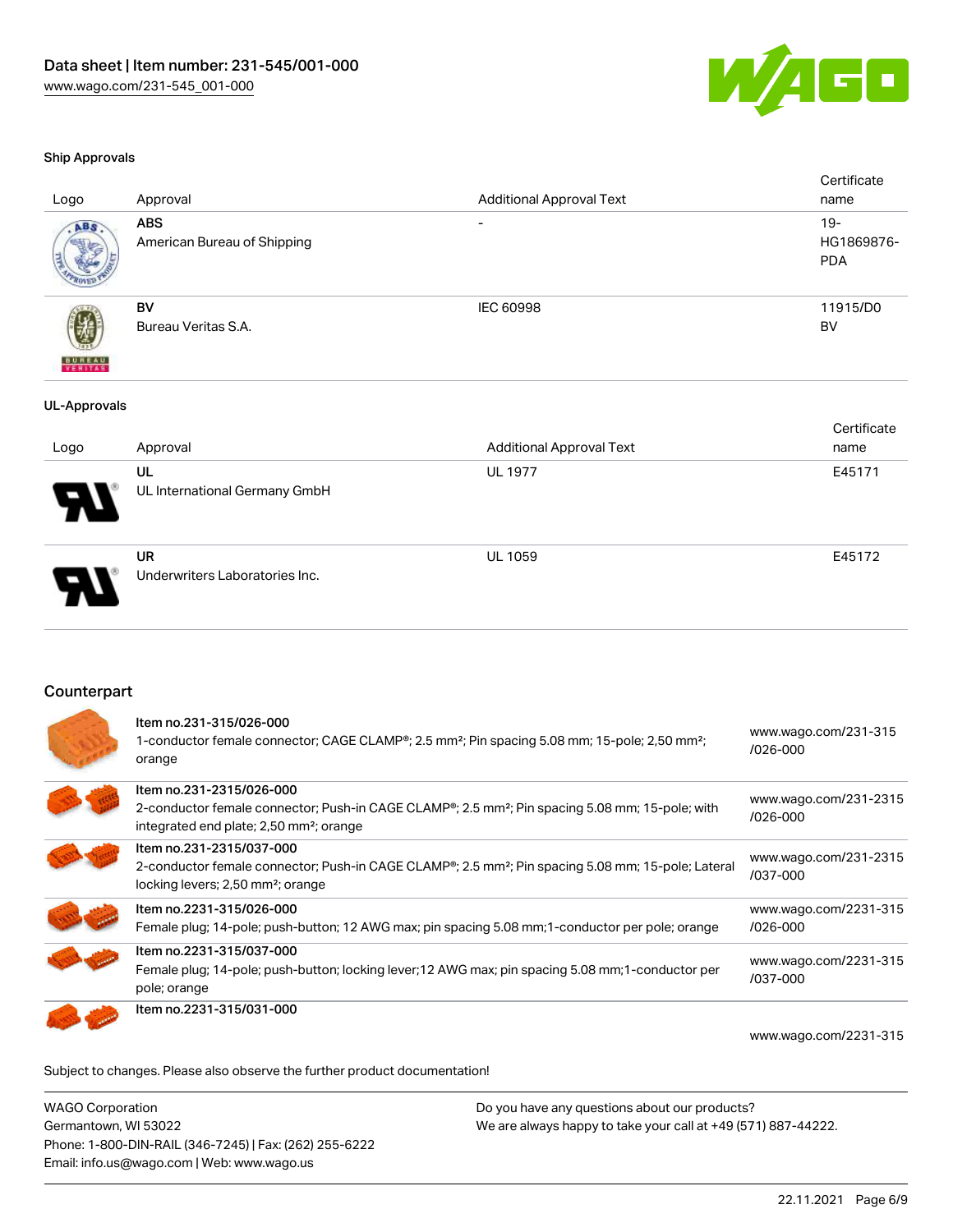# Data sheet | Item number: 231-545/001-000

[www.wago.com/231-545\\_001-000](http://www.wago.com/231-545_001-000)

ſ

Í

d



Female plug; 14-pole; push-button; mounting flange;12 AWG max; pin spacing 5.08 mm;1-conductor per [/031-000](https://www.wago.com/2231-315/031-000) pole; orange

| Item no.2231-315/102-000<br>Female plug; 14-pole; push-button; with integrated end plate; 12 AWG max; pin spacing 5.08 mm; 1-<br>conductor per pole; orange                                        | www.wago.com/2231-315<br>/102-000    |
|----------------------------------------------------------------------------------------------------------------------------------------------------------------------------------------------------|--------------------------------------|
| Item no.231-315/031-000<br>1-conductor female connector; CAGE CLAMP®; 2.5 mm <sup>2</sup> ; Pin spacing 5.08 mm; 15-pole; clamping collar;<br>2,50 mm <sup>2</sup> ; orange                        | www.wago.com/231-315<br>/031-000     |
| Item no.231-315/027-000<br>1-conductor female connector; CAGE CLAMP®; 2.5 mm <sup>2</sup> ; Pin spacing 5.08 mm; 15-pole; clamping collar;<br>$2,50$ mm <sup>2</sup> ; orange                      | www.wago.com/231-315<br>/027-000     |
| Item no.231-315/037-000<br>1-conductor female connector; CAGE CLAMP®; 2.5 mm <sup>2</sup> ; Pin spacing 5.08 mm; 15-pole; Lateral locking<br>levers; 2,50 mm <sup>2</sup> ; orange                 | www.wago.com/231-315<br>/037-000     |
| Item no.231-315/102-000<br>1-conductor female connector; CAGE CLAMP <sup>®</sup> ; 2.5 mm <sup>2</sup> ; Pin spacing 5.08 mm; 15-pole; with integrated<br>end plate; 2,50 mm <sup>2</sup> ; orange | www.wago.com/231-315<br>/102-000     |
| Item no.232-315/026-000<br>1-conductor female connector, angled; CAGE CLAMP <sup>®</sup> ; 2.5 mm <sup>2</sup> ; Pin spacing 5.08 mm; 15-pole; 2,50<br>mm <sup>2</sup> ; orange                    | www.wago.com/232-315<br>$/026 - 000$ |
| Item no.232-415/026-000<br>1-conductor female connector, angled; CAGE CLAMP®; 2.5 mm <sup>2</sup> ; Pin spacing 5.08 mm; 15-pole; 2,50<br>mm <sup>2</sup> ; orange                                 | www.wago.com/232-415<br>/026-000     |
|                                                                                                                                                                                                    |                                      |

### Optional accessories

| Coding                                   |                                                                  |            |               |                      |  |
|------------------------------------------|------------------------------------------------------------------|------------|---------------|----------------------|--|
| Intermediate plate                       |                                                                  |            |               |                      |  |
|                                          | Item no.: 231-500<br>Spacer; for formation of groups; light gray |            |               | www.wago.com/231-500 |  |
| Coding                                   |                                                                  |            |               |                      |  |
|                                          | Item no.: 231-129<br>Coding key; snap-on type; light gray        |            |               | www.wago.com/231-129 |  |
| <b>Downloads</b><br><b>Documentation</b> |                                                                  |            |               |                      |  |
| <b>Additional Information</b>            |                                                                  |            |               |                      |  |
| Technical explanations                   |                                                                  | 2019 Apr 3 | pdf<br>2.0 MB | Download             |  |

| <b>WAGO Corporation</b>                                | Do you have any questions about our products?                 |
|--------------------------------------------------------|---------------------------------------------------------------|
| Germantown, WI 53022                                   | We are always happy to take your call at +49 (571) 887-44222. |
| Phone: 1-800-DIN-RAIL (346-7245)   Fax: (262) 255-6222 |                                                               |
| Email: info.us@wago.com   Web: www.wago.us             |                                                               |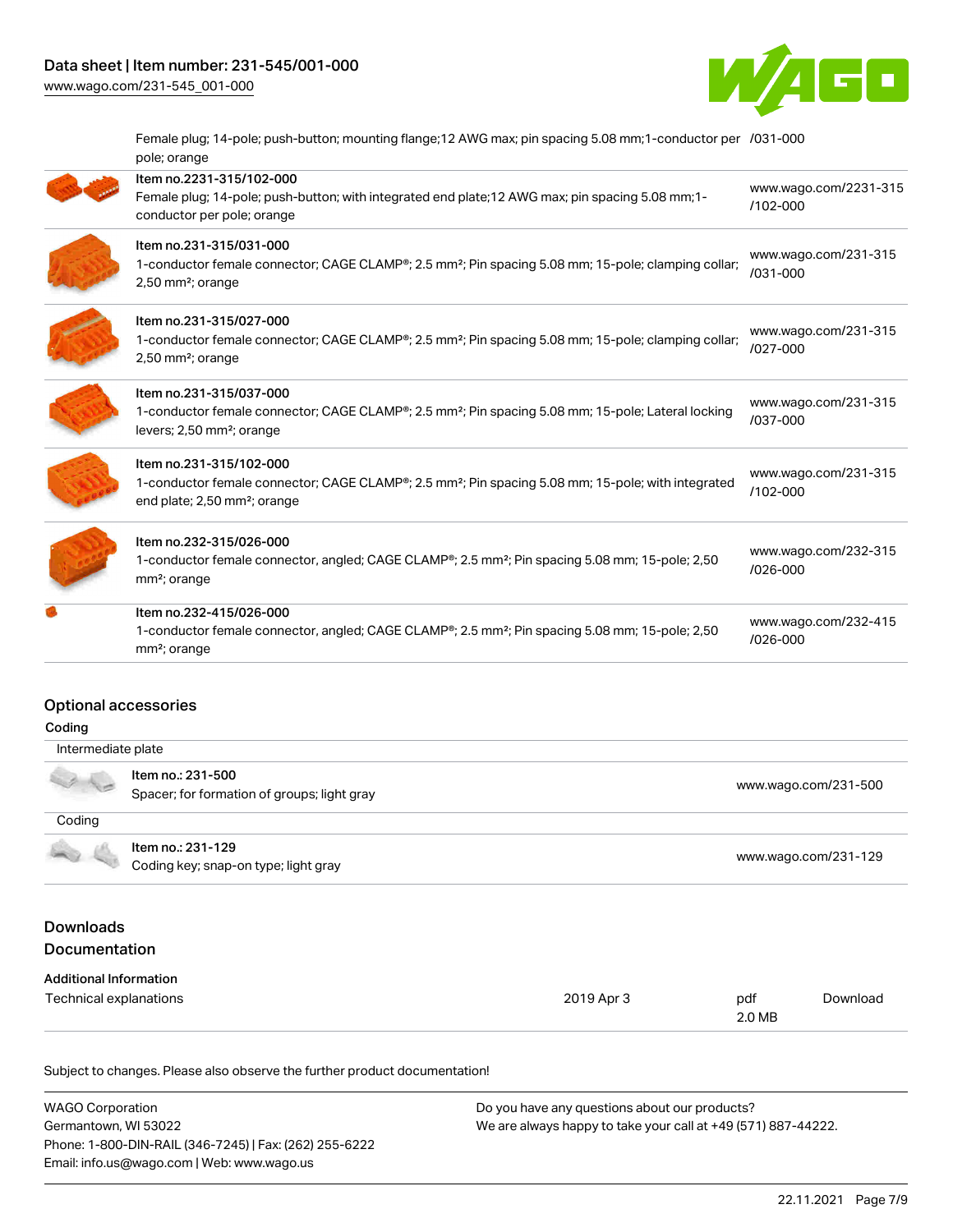

#### CAD files

| CAD data        |                                                                                                                                                                                                                |            |          |
|-----------------|----------------------------------------------------------------------------------------------------------------------------------------------------------------------------------------------------------------|------------|----------|
|                 | 2D/3D Models 231-545/001-000                                                                                                                                                                                   | <b>URL</b> | Download |
| <b>CAE</b> data |                                                                                                                                                                                                                |            |          |
|                 | EPLAN Data Portal 231-545/001-000                                                                                                                                                                              | <b>URL</b> | Download |
|                 | ZUKEN Portal 231-545/001-000                                                                                                                                                                                   | <b>URL</b> | Download |
|                 | EPLAN Data Portal 231-545/001-000                                                                                                                                                                              | <b>URL</b> | Download |
| PCB Design      |                                                                                                                                                                                                                |            |          |
|                 | Symbol and Footprint 231-545/001-000<br>CAx data for your PCB design, consisting of "schematic symbols and PCB footprints",<br>allow easy integration of the WAGO component into your development environment. | URL        | Download |
|                 | Supported formats:                                                                                                                                                                                             |            |          |
| ш               | Accel EDA 14 & 15                                                                                                                                                                                              |            |          |
| ш               | Altium 6 to current version                                                                                                                                                                                    |            |          |
| Ш               | Cadence Allegro                                                                                                                                                                                                |            |          |
| ш               | DesignSpark                                                                                                                                                                                                    |            |          |
| H.              | Eagle Libraries                                                                                                                                                                                                |            |          |
| Ш               | KiCad                                                                                                                                                                                                          |            |          |
| ш               | Mentor Graphics BoardStation                                                                                                                                                                                   |            |          |
| Ш               | Mentor Graphics Design Architect                                                                                                                                                                               |            |          |
| ш               | Mentor Graphics Design Expedition 99 and 2000                                                                                                                                                                  |            |          |
| ш               | OrCAD 9.X PCB and Capture                                                                                                                                                                                      |            |          |
| ш               | PADS PowerPCB 3, 3.5, 4.X, and 5.X                                                                                                                                                                             |            |          |
| ш               | PADS PowerPCB and PowerLogic 3.0                                                                                                                                                                               |            |          |
| Ш               | PCAD 2000, 2001, 2002, 2004, and 2006                                                                                                                                                                          |            |          |
|                 | Pulsonix 8.5 or newer                                                                                                                                                                                          |            |          |
|                 | STL                                                                                                                                                                                                            |            |          |
|                 | 3D STEP                                                                                                                                                                                                        |            |          |
| ш               | TARGET 3001!                                                                                                                                                                                                   |            |          |

- П View Logic ViewDraw
- $\blacksquare$ Quadcept

.<br>Subject to changes. Please also observe the further product documentation!

WAGO Corporation Germantown, WI 53022 Phone: 1-800-DIN-RAIL (346-7245) | Fax: (262) 255-6222 Email: info.us@wago.com | Web: www.wago.us